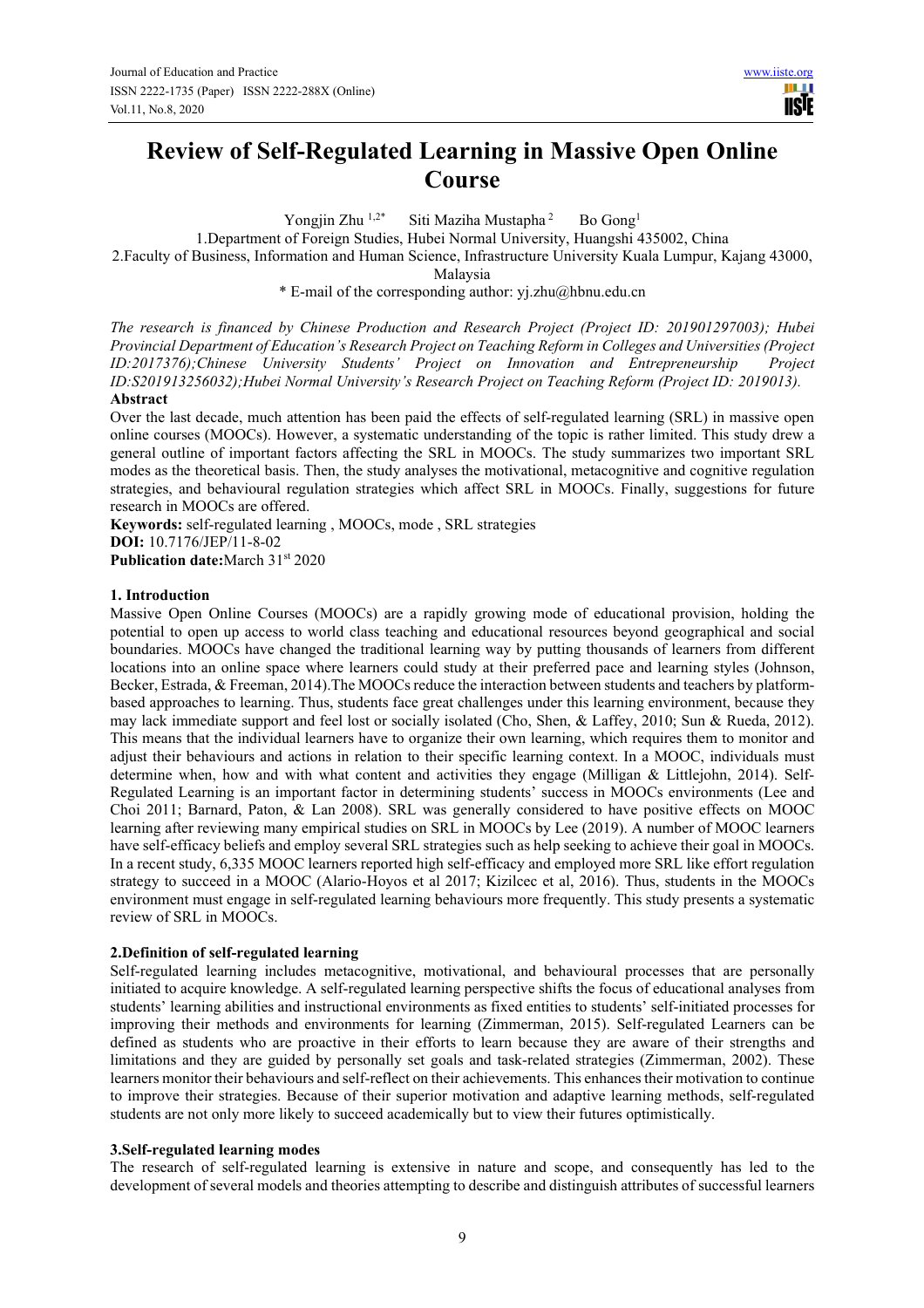(Bandura, 1986; Boekaerts et al., 2000; Pintrich, 2000; Zimmerman, 1990). Even many theories have been used to analyse the self-regulated learning, two major modes are popularly accepted by the many scholars.

## *3.1 Zimmerman' Cyclical self-regulated learning mode*

Zimmerman (2000) defines self-regulation as "self-generated thoughts, feelings, and actions that are planned and cyclically adapted to the attainment of personal goals". Zimmerman's model (see Figure 1) holds there are three phases in the process of self-regulated learning: (1) the forethought phase, (2) the performance phase, and (3) the self-reflection phase. Each of these phases in turn reflects specific components: (1) Meta-cognitive, (2) Motivational, and (3) Behavioral (Zimmerman, 2002), in which the learner undertakes particular processes in order to self-regulate. During the forethought phase, the students analyse the tasks, set goals for action, plan how to achieve them and a lot of motivational beliefs are built and influence the activation of learning strategies. In the performance phase, the students actually execute the task, while they monitor how they are progressing, and apply a lot of strategies to keep themselves cognitively engaged and motivated to finish the task. Lastly, in the selfreflection phase, students assess how they have performed the task, making attributions about their success or failure. These attributions generate self-reactions that can positively or negatively influence how the students approach the task in later performances.



Figure 1. Cyclical Self-regulated Learning Mode (Zimmerman, 2000)

#### *3.2 Pintrich's component-oriented SRL model*

Pintrich (2000) defined SRL is as "an active, constructive process whereby learners set goals for their learning and then attempt to monitor, regulate, and control their cognition, motivation, and behaviour, guided and constrained by their goals and the contextual features in the environment (p.451).

Pintrich (2000) proposes four phases and four components, that in-turn lead to several self-regulation processes (see Table1). The self-regulatory processes have four phases: (1) planning and activation, (2) monitoring, (3) control and (4) reaction and reflection. These phases are then equally overlapped by four components: (1) cognition, (2) motivation, (3) behaviour and (4) context, under which interactions are produced as learners' progress and employ particular self-regulating processes accordingly to complete a set learning task.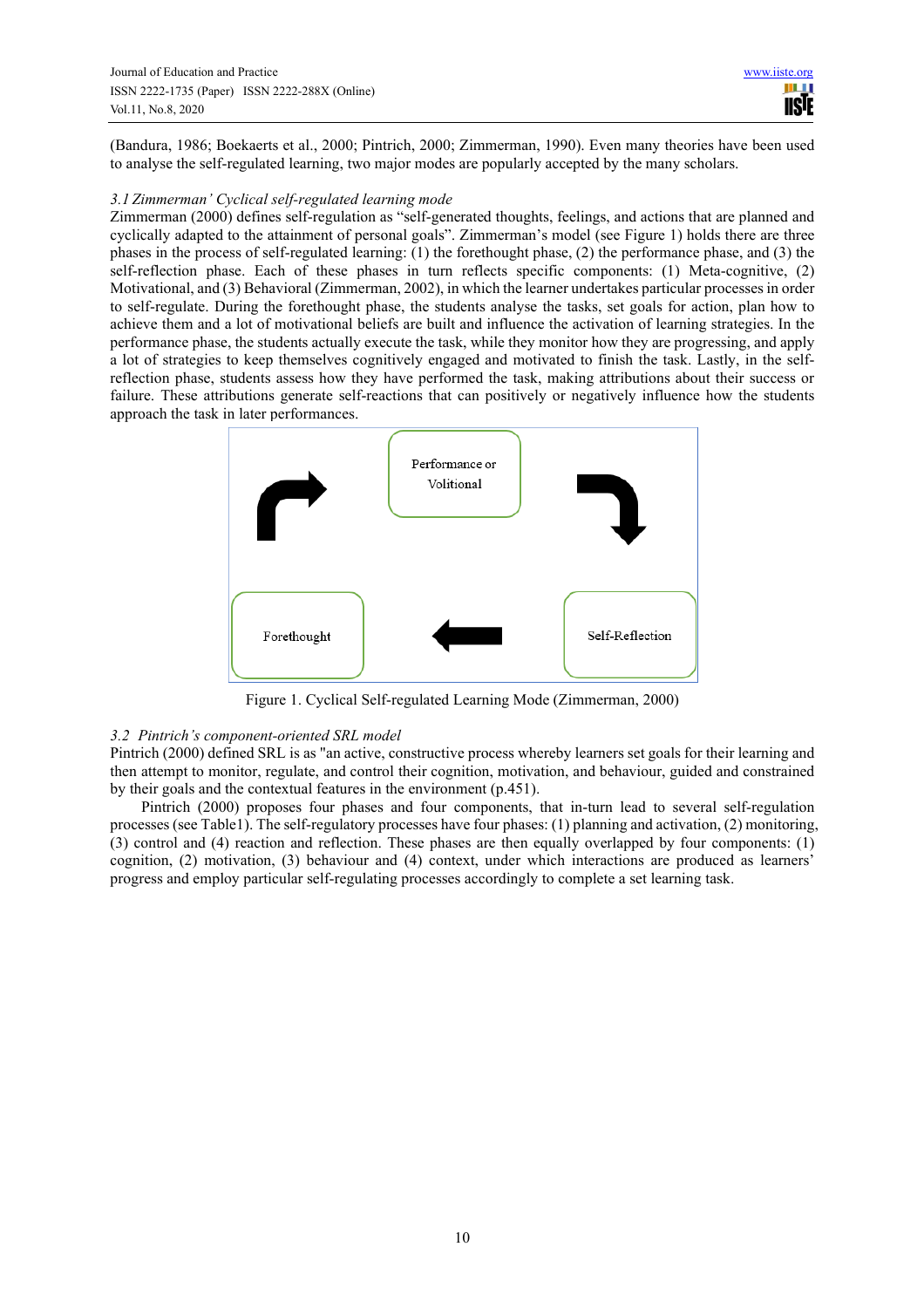| Areas for Regulation                           |                                                                                        |                                                                                           |                                                                                                             |                                                                       |
|------------------------------------------------|----------------------------------------------------------------------------------------|-------------------------------------------------------------------------------------------|-------------------------------------------------------------------------------------------------------------|-----------------------------------------------------------------------|
| Phrase                                         | Cognition                                                                              | Motivation/Affect                                                                         | Behaviour                                                                                                   | Context                                                               |
| 1.Forethought<br>Planning<br>and<br>activation | Target goal setting                                                                    | orientation<br>Goal<br>adoption<br>Efficacy judgement                                     | effect<br>Time<br>and<br>planning<br>Planning<br>for<br>self-                                               | Perceptions<br>of<br>task<br>Perceptions<br>of                        |
|                                                |                                                                                        |                                                                                           | observations<br>of<br>behaviour                                                                             | content                                                               |
| 2. Monitoring                                  | Metacognitive<br>and<br>awareness<br>of<br>monitoring<br>cognition,                    | and<br>Awareness<br>of<br>monitoring<br>motivation and affect                             | and<br>Awareness<br>monitoring of effort,<br>time use, need for help<br>Self-observation<br>of<br>behaviour | Monitoring<br>changing<br>task<br>and<br>context<br>conditions        |
| 3.Control                                      | Selection<br>and<br>of<br>adaption<br>cognitive<br>strategies<br>for learning thinking | Selection and adaption<br>of<br>for<br>strategies<br>managing<br>motivation<br>and affect | Increase/decrease<br>effort<br>persist, give up<br>Help-seeking<br>behaviour                                | Change<br><b>or</b><br>renegotiate task<br>Change or leave<br>context |
| 4. Reaction and<br>reflection                  | Cognitive<br>judgements<br>Attributions                                                | Affective reactions<br>Attributions                                                       | Choice behaviour                                                                                            | Evaluation<br>of<br>task<br>Evaluation<br>of<br>context               |

#### Table 1. Pintrich's component-oriented SRL model

#### **4. Motivational regulation strategies: self-efficacy and achievement motivation**

Self-Efficacy (SE) is a major component and refers to an individual's judgement of their capabilities to organize and execute courses of action required to achieve desired performances (Bandura, 1997). Most studies have showed that most learners had high self-efficacy (Mustapha, S.M. 2011). Littlejohn (2016) found that participants who were working as data professionals had high self-efficacy scores in the Self-Regulated Learning at Work Questionnaire (SRLWQ). According to Morales Chan and Hernandez (2015), all participants showed high selfefficacy levels in the Motivated Strategies for Learning Questionnaire (MSLQ) in their SRL profiles. Some studies provided evidence that self-efficacy was highly connected to familiarity with the task (Zimmerman, 2000b). The research by Littlejohn et al. (2016) recorded that high self-efficacy scores particularly related to previous exposure to MOOC content. Hood (2015) also found that there were significant differences in self-efficacy between learners who were data professionals and those who were not in SRLWQ in a MOOC on teaching data science. Besides, the results revealed that familiarity with MOOC platforms was also related to high levels of self-efficacy (Littlejohn et al., 2016). This was explained by the concept of online technologies self-efficacy, which has been actively examined in traditional online learning. Furthermore, self-efficacy for English was found as a new form of self-efficacy. Liang-Yi (2015) explored the effectiveness of self-regulated learning in MOOCs on non-native English speakers. The study suggested that English self-efficacy was a defining element affecting this language application. And there was a positive and significant correlation between non-English learners' self-efficacy and self-regulated learning in MOOCs. The students with higher level of English self-efficacy made better use of selfregulated learning strategies under MOOCs environments. Therefore, the results of Liang-Yi's study suggested that the self-efficacy for English was one of the unique features of learners in MOOCs.

The achievement goal theory means that learners have differing goals or differing reasons for engaging or not engaging in learning activities; students also have differing standards for evaluating the outcomes of learning activities (Patrick et al., 2011). The goal theory was started from two goal perspectives: Mastery goals and performance goals. Later, Elliot and Church (1997) proposed a trichotomous theory, three types of goal orientations were identified: mastery, performance approach, and performance-avoidance. After that, Elliot and McGregor (2001) made further distinctions, and proposed four categories: performance approach, performance avoidance, mastery approach, and mastery avoidance. Students who desired to improve his competence by way of learning, deepening understanding, and enhancements are considered to be a mastery approach orientation. Students who were afraid of failure, anxious, and focused on surpassing their previous achievements are considered a mastery-avoidance goal orientation. Students with a performance-approach goal orientation are focused on the demonstration of competence relative to others by trying to outperform relevant others. Conversely, students with a performance-avoidance goal orientation are focused on avoiding looking incompetent and being outperformed by others (Elliot, 2005).

Many studies have revealed that the mastery and performance approach had positive relationship with the SRL learning and academic achievements, while the mastery and performance avoidance goal orientation were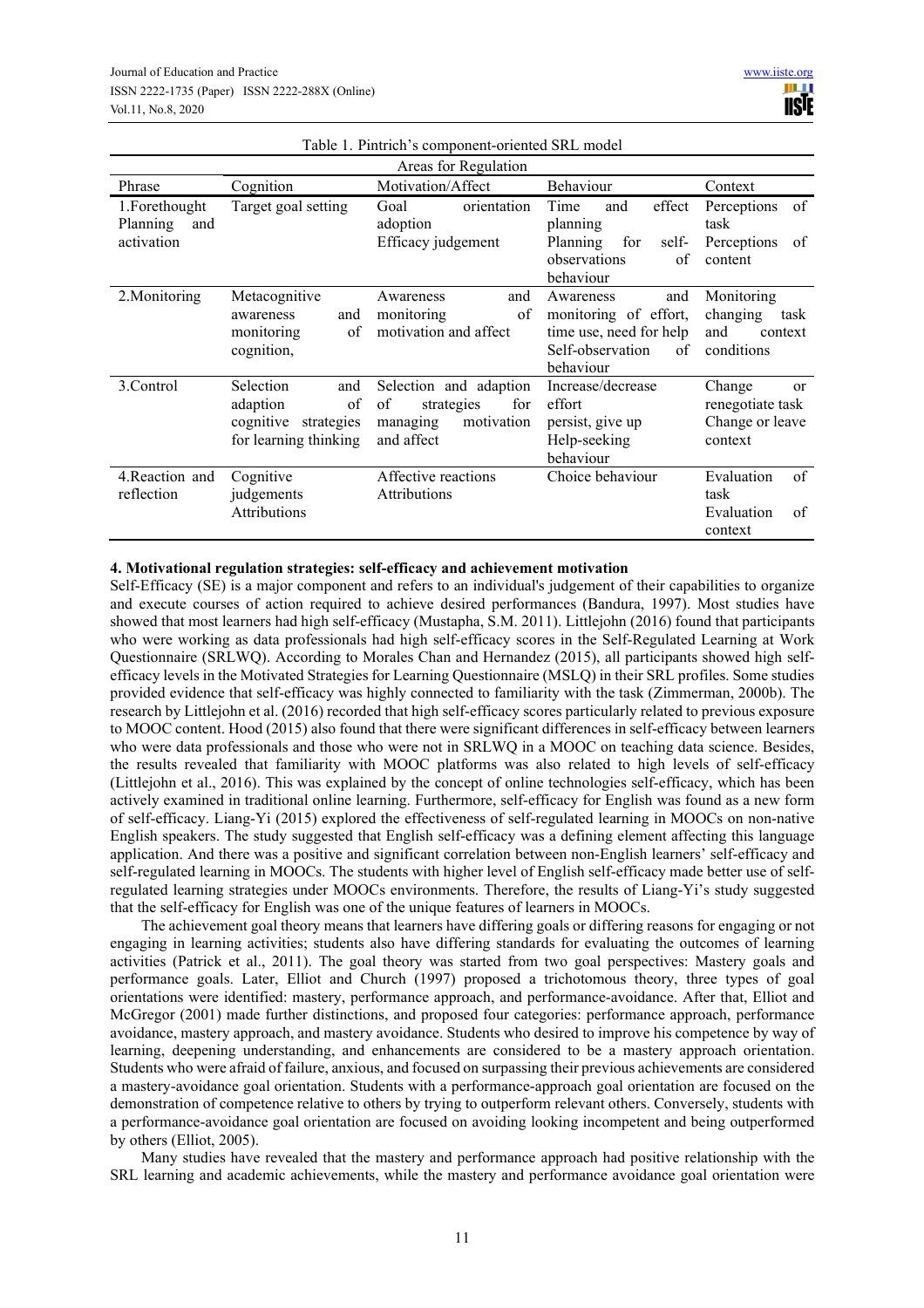negatively related with the SRL and academic achievement. In some circumstances, the there was no significant relationships found between mastery and performance avoidance goal orientation and academic achievements. Ertuğrul Şahin (2016) found that there was no significant difference between male and female students in achievement goal orientation dimensions; however, the older students' mastery and performance approach orientations were significantly lower than younger students, which is inconsistent with Guan et al. (2006) who reported no difference in achievement goal orientations with age. Neroni, J, et, al (2018) studied 1128 distance university students in Netherlands and found that goal orientation to be a positive predictor of academic performance, whereas performance avoidance and work avoidance were negative predictors of academic performance. There was non-significant relationship between mastery approach as well as for mastery avoidance and academic performance. Ying Zhou(2019) studied the effect of SRL learning strategies and goal orientation on Chinese students' academic achievements. The study revealed that mastery approach was positively correlated with the use of time-management strategies, thereby positively impacting the student's course achievement. Further, the performance-approach goal orientation had a positive indirect influence on academic performance, with the effort-regulation strategy fully mediating this relationship. Alhadabi, A. (2020) explored the relationship between grit, self-efficacy, achievement orientation goals, and academic performance of 258 American university students. The study revealed that the mastery approach goals were positively related with academic performance, while the avoidance goals had negative relationship with academic performance.

## **5. Cognitive and metacognitive regulation strategies**

Cognitive regulation strategies consist of rehearsal, elaboration, organization, and critical thinking which were wildly used in traditional learning environments. However, task strategy, goal setting, and self-evaluation as a cognitive regulation strategy, were examined in many studies under the MOOCs (Hood et al., 2015; Littlejohn et al., 2016; Jansen, R. S.,2017; Lee, D.,2019). Task strategy means that learners employ different tasks, projects, activities and exams to realize their aims; Goal setting refers to setting task-specific goals that can provide guidance for cognition and metacognition; Self-evaluation refers to learner's ability to determine the development needed and the progress made. Littlejohn et al. (2016) discovered that high SRL level learners were inclined to employ more task strategies to achieve their aims than low SRL learners. Hood et al. (2015) found that learners who identified as data professionals had higher scores in task strategy in SRLWQ than those who took a MOOC for higher education qualifications; Kizilcec, R. F. (2017) investigated SRL in a sample of 4,831 learners across six MOOCs. Results indicated the SRL had significant relationship with academic achievement and the most pronounced SRL strategies were self-evaluation and elaboration, followed by strategic planning, task strategies, and goal setting; the least strategy was help seeking. In a summary, it is suggested that MOOC instructors or designers should also provide support for cognitive and metacognitive regulation processes based on the fact that MOOC learners used task strategies such as changing their approach to learning, taking notes, and setting goals.

# **6. Behavioural and contextual regulation strategies: help seeking, time management, environment structing and effort regulation**

Behavioural and contextual regulation strategies in recent studies of MOOCs refer to help seeking, time management, environment structuring, and effort regulation strategy. Help Seeking relates to obtaining assistance from instructors with the aim of overcoming academic challenges (Richardson et al., 2012); Time Management refers to the ability to organize the time for study (Effeney, Carroll, & Bahr, 2013); Environment Structuring means that learners have an advantage with the flexibility of time and place to prepare and study for their courses in MOOC; Effort regulation also called persistence refers to the capacity to persist when confronted with academic challenges (Richardson et al., 2012). Many researchers had tested the SRL strategies in MOOCs. Zheng, C (2018) employed Online Self-regulated Learning Questionnaire (SOL-Q) developed by Barnard (2009) to explore the students' SRL in English online course. The finding revealed that six SRL strategies in the research: goal setting, time management, environment structuring, help seeking, task strategies, and self-evaluation. Among these strategies, environment structuring, help seeking and task strategies were widely used by students. The study also proved that learners' promotional instrumentality played the most powerful role in positively predicting learners' online self-regulation and environment structuring; Help seeking was the strategy students employed the most in their learning process, while the time management is a vital element affecting MOOC learning. The results in Nawrot and Doucet's (2014) research showed that poor time management was the main cause of dropping out of a MOOC. Besides, the findings of the study by Onah and Sinclair (2016) revealed that undergraduate students had low-level of time management scores in a blended MOOC, showing mean scores of 2.95, which are supported by several MOOC study findings that factor with time were one of the major reasons for disengaging from MOOCs (Kizilcec & Halawa, 2015); Effort regulation was also important factors affecting the learning in MOOC. Jansen, R. S,(2017) studied the students in MOOCs and tested the validity of traditional instruments Online Self-regulated Learning Questionnaire (SOL-Q) by Barnard, L.(2009) with the method of EFA and CFA analysis. The results revealed that metacognitive skills, environmental structuring, help seeking, time management, while persistence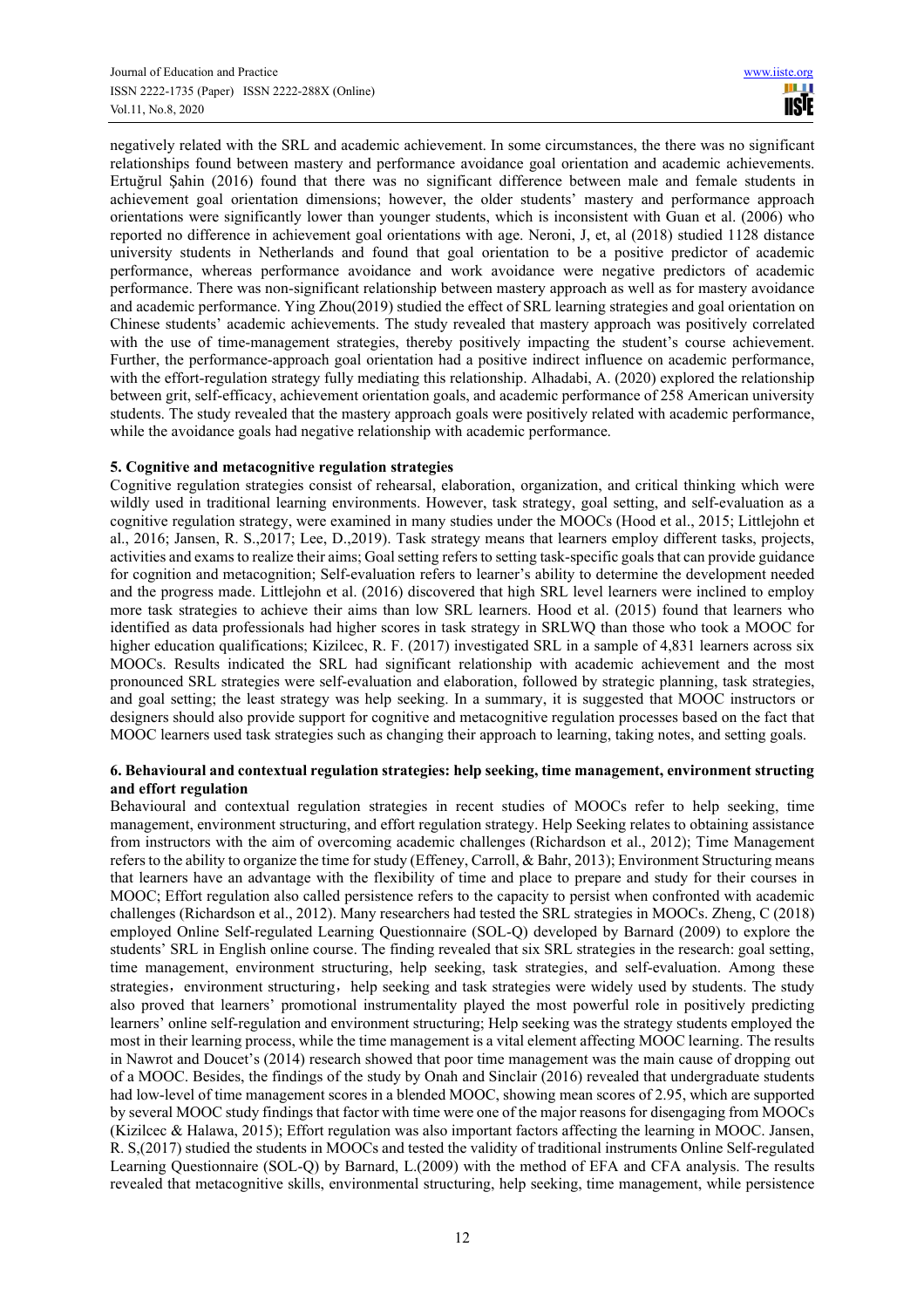strategy were the major SRL strategies which were inconsistent with the Barnard' finding. Persistence strategy was one of the special effort regulations in MOOC which had not been minded previously. While conclusions cannot be drawn from this single study, effort regulation strategy could be important in MOOC learning in other findings that effort regulation strategy was positively correlated with improvement of academic achievement in regular online learning settings (Broadbent & Poon, 2015). Learners are likely to complete a course and succeed in MOOCs if they are able to persist when they face distractions such as watching lecture videos for long time and undertaking uninteresting tasks.

# **7. Conclusion**

This systematic review describes the current state of research on SRL in MOOCs. This study has attempted to summarize Zimmerman' cyclical self-regulated learning mode and Pintrich's component-oriented mode as the theoretical models of self-regulated learning which have been accepted by many researchers. The present review confirmed the vital influence of SRL in MOOCs. It was revealed that SRL positively affected MOOC learning and learners used SRL strategies in MOOCs. Self-efficacy and achievement motivation have been proven as the motivational factors affecting SRL in MOOCs. Goal setting, task strategy, and self-evaluation were identified as metacognitive and cognitive regulation strategy in these studies. Help seeking, time management, environment structuring and effort regulation strategy were identified as behavioural regulation strategies. The results of SRL in MOOCs were different from those of SRL in traditional learning context due to the unique characteristics of MOOCs. Findings of this review could offer potential new insights for future research on MOOCs. Furthermore, this study could give researchers new information about learners' SRL behaviours and the importance of supporting SRL in MOOCs.

Based on the findings of this review, directions for future research are provided. The MOOCs is totally different from the traditional learning, while the previous studies explored the strategies in MOOCs with the instruments invented for the traditional contexts. Due to this, some unique learning methods in MOOCs may be ignored and should be researched in the future. Furthermore, the scope of our study was intentionally limited to top educational research journals. Future study could cover a broader scope by including recent conferences, theses, and books to allow for further analysis of global trends in research on SRL in MOOCs; Lastly, SRL of different professionals in different contexts should also be explored.

#### **References**

- Alhadabi, A., & Karpinski, A. C. (2020). Grit, self-efficacy, achievement orientation goals, and academic performance in University students. *International Journal of Adolescence and Youth*, 25(1), 519-535.
- Alario-Hoyos, C., Estévez-Ayres, I., Pérez-Sanagustín, M., Kloos, C. D., & Fernández-Panadero, C. (2017).Understanding learners' motivation and learning strategies in MOOCs. *The International Review of Research in Open and Distributed Learning*, 18(3),119-137.
- Barnard, L., Lan, W. Y., To, Y. M., Paton, V. O., & Lai, S.-L. (2009). Measuring self-regulation in online and blended learning environments. *The Internet and Higher Education*, 12(1), 1-6.
- Bandura, A. (1997).*Self-efficacy: The exercise of control.* New York: W. H. Freeman and Company.
- Bandura, A. (1986). *Social foundations of thought and action: A social cognitive theory*. Englewood Cliffs, NJ: Prentice- Hall, Inc.
- Boekaerts, M., & Niemivirta, M. (2000). Self-regulated learning: Finding a balance between learning goals and ego-protective goals. In M. Boekaerts, P. R. Pintrich, & M. Zeidner (Eds.), *Handbook of self-regulation* (p. 417–450). Academic Press.
- Broadbent, J., & Poon, W. L. (2015). Self-regulated learning strategies & academic achievement in online higher education learning environments: A systematic review. *The Internet and Higher Education*, 27, 1-13.
- Cho, M.-H., Demei, S., & Laffey, J. (2010). Relationships Between Self-Regulation and Social Experiences in Asynchronous Online Learning Environments. *Journal of Interactive Learning Research*, 21(3), 297-316.
- Effeney, G., Carroll, A., & Bahr, N. (2013). Self-Regulated Learning: Key strategies and their sources in a sample of adolescent males. *Australian Journal of Educational & Developmental Psychology*, 13,58-74.
- Elliot, A. J., and Church, M. (1997). A hierarchical model of approach and avoidance achievement motivation. *Pers. Soc. Psychol*. 72, 218–232.
- Elliot, A., & McGregor, H. (2001). A 2 × 2 achievement goal framework. *Journal of Personality and Social Psychology* - PSP, 80, 501-519.
- Elliot, A. J. (2005). "A conceptual history of the achievement goal construct," in *Handbook of Competence and Motivation*, eds A. J. Elliot and C. S. Dweck (New York, NY: Guilford Press), 52–72.
- Ertuğrul Şahin, N. T., Recep Kürkçü. (2016). Sex and Age Differences in Achievement Goal Orientations in Turkish Adolescents. *Journal of Education and Practic*e, 7(27), 149-156.
- Guan, J., Xiang, P., McBride, R., & Bruene, A. (2006). Achievement goals, social goals, and students' reported persistence and effort in high school physical education. *Journal of Teaching in Physical Education*, 25(1),